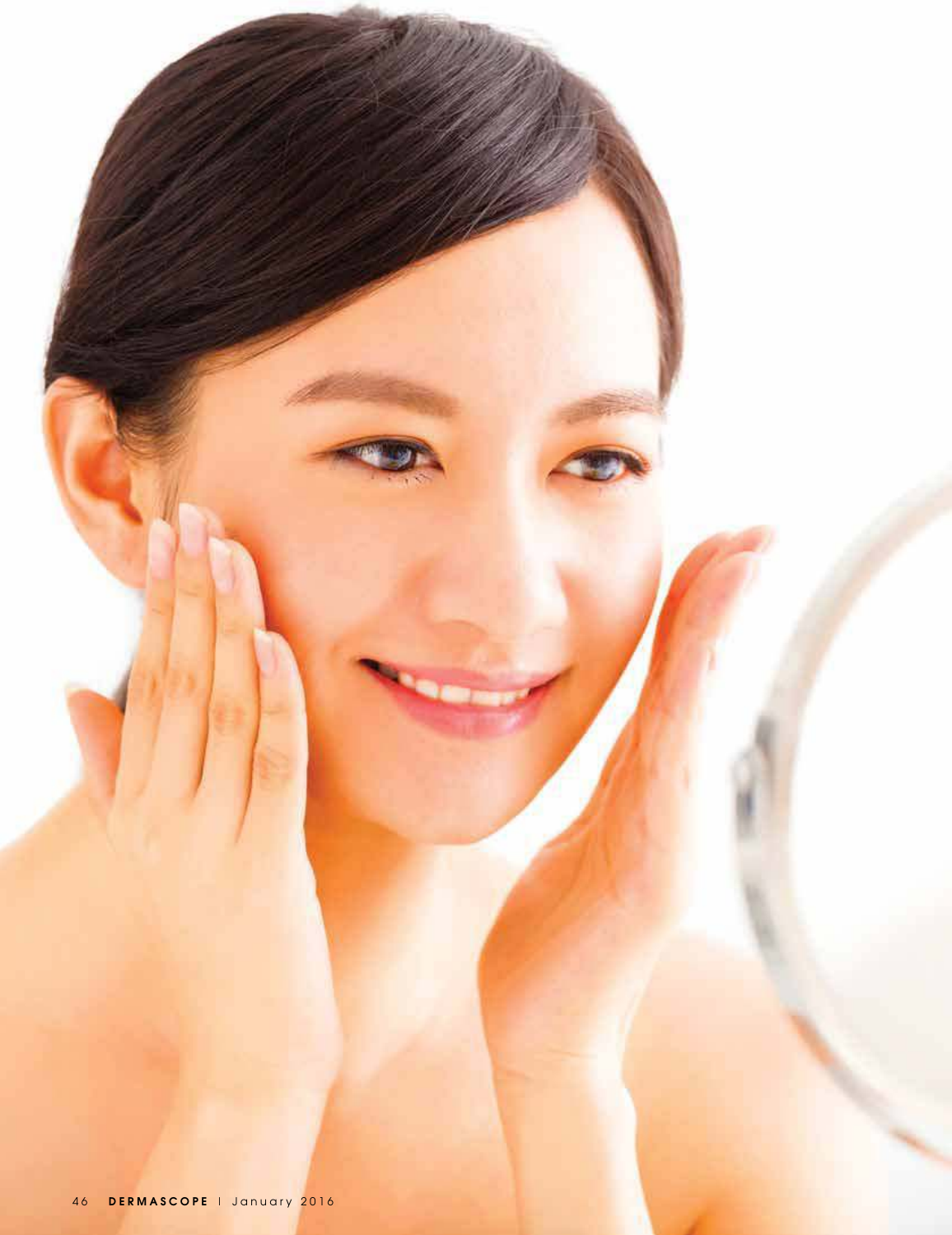# AggrAvAte or AlleviAte: Homecare Choices That Can Make or Break Acne

by Kathryn Leverette, L. E.

China is a genetic, treatable condition with no true<br>cure. Most adult sufferers will be tied to a basic,<br>acne-fighting regimen and an acne-safe lifestyle<br>to help clear acne and prevent new breakouts.<br>To get clear and stay cne is a genetic, treatable condition with no true cure. Most adult sufferers will be tied to a basic, acne-fighting regimen and an acne-safe lifestyle to help clear acne and prevent new breakouts. follow regimen that is suited to their skin type, skin tone, sensitivity, lifestyle, and grade of acne, treats hyperkeratosis in the pores, the root cause of acne, penetrates the follicle to reduce inflammation, and controls the anaerobic P. acnes bacteria that fuels acne.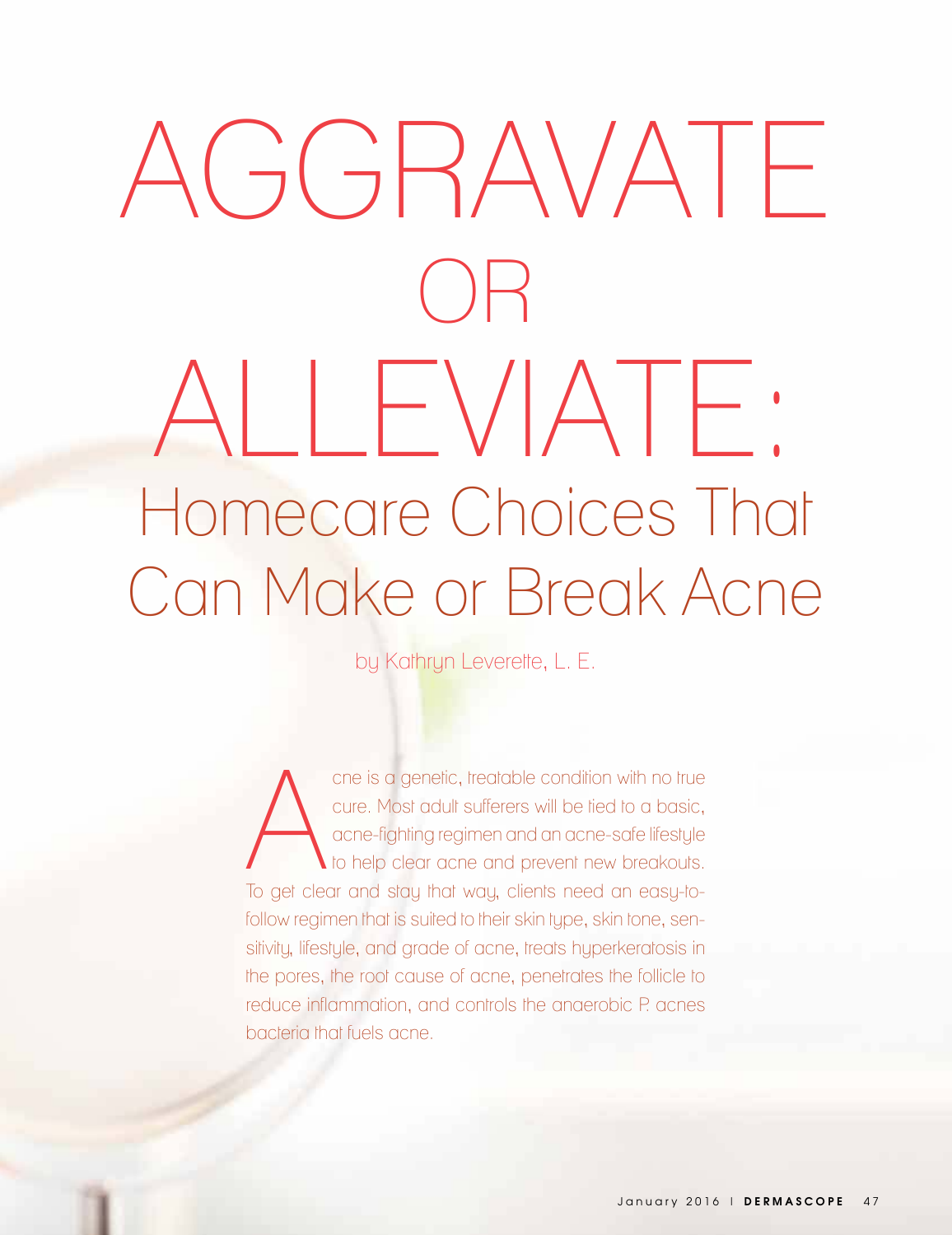Professional acne treatments and lifestyle changes will make the client's efforts successful. There are many factors that support the clearing process and help maintain results. An anti-acne lifestyle plan will help reduce future breakouts but will not take the place of using the proper homecare products the right way. Homecare regimens work best when they are non-comedogenic and include a product like benzoyl peroxide, which kills bacteria and dislodges comedones, along with one or two products to fade dark spots, brighten skin tone, reduce scarring, unclog pores, and smooth out rough texture. These include mandelic, lactic, and glycolic acids, salicylic acid, alpha and beta hydroxy acid blends, skin brighteners, and active vitamin A. Clients should also use a non-drying cleansing routine, sheer, zinc-based sunscreen and a light moisturizer to combat daytime dryness.

#### HoMeCAre PrACtiCeS

Homecare products should be used exactly as directed. Instruct clients not to overuse or underuse their homecare products. Overuse causes drying of the surface layers and rebound oiliness at the same time. A thickened, dead-cell layer from product overuse can also trap comedones under the skin and prolong the clearing process. Inconsistent use will interfere with the clearing process and make it difficult to stay clear. Periodic guidance and support from a knowledgeable skin care professional, one who specializes in acne, is key to monitoring the client's product use.

#### Regular Use

Advise clients not to slack on homecare once their acne has cleared. Although the client might stay clear for a while, skipping active homecare will allow microcomedones to form deep in the pores, causing more breakouts and leading to more scarring, dark spots, and/or red blemishes.

#### Planning Ahead

Homecare products should be refilled before they are empty. Clients should also consider stocking up before they go out of town. Advise clients not to stop their acne homecare regimen if they run out of one or two products.

#### **Exfoliation**

Clients should also avoid scrubbing off dead skin cells. Washcloths, spa gloves, abrasive scrubs, brushes, buffing pads, alcohol-based astringents, and rubbing with a towel can cause over-exfoliation, irritation, darkening, dead skin buildup, more flaking, and can inflame existing acne.

#### Safe Sun Practices

 Clients should also use a noncomedogenic sunscreen every day and reduce sun exposure. Sunscreen

should be reapplied often when the client is exposed to direct sunlight, including overcast skies, and while driving. Sunscreen use reduces the risk of sun damage and skin cancer and helps to keep dark spots, red blemishes, and blotchy skin tone from worsening. As some active, acne products can increase sun sensitivity, clients should be made aware of the ingredients that can cause photosensitivity.

#### liFeStYle CHANgeS **Stress**

Reducing stress is a must. Clients should do whatever it takes to remain stress free. Stress is a major acne culprit that is caused by the wear and tear of daily living, a lack of sleep, and changes that take place in the client's life, both good and bad.

#### Adequate Sleep

Clients should also try to sleep at least seven hours per night on a consistent basis. Broken sleep for any reason, such as crossing time zones, night shift work, sleeping with infants or small children, and mid-life hormonal changes, can lead to severe physical stress, making it harder to clear acne. Sleep deprivation acts on various hormonal mechanisms that can worsen acne and cause other health problems.

#### Laundry

Advise clients to use laundry products that are free of perfumes and dyes. Fabric softeners and dryer sheets should be skipped because they leave a waxy residue that can clog pores. Clients should look for white containers that say free and clear, free of perfume and dyes, or free and gentle. Clorox 2 for Colors Free & Clear is a safe option for bleach, while chemical-free dryer balls are acceptable fabric softeners.

#### **Linens**

Clients should change their pillowcase every night because it traps sweat, saliva, hair products, skin products, and hand lotions. Clients can purchase several pil-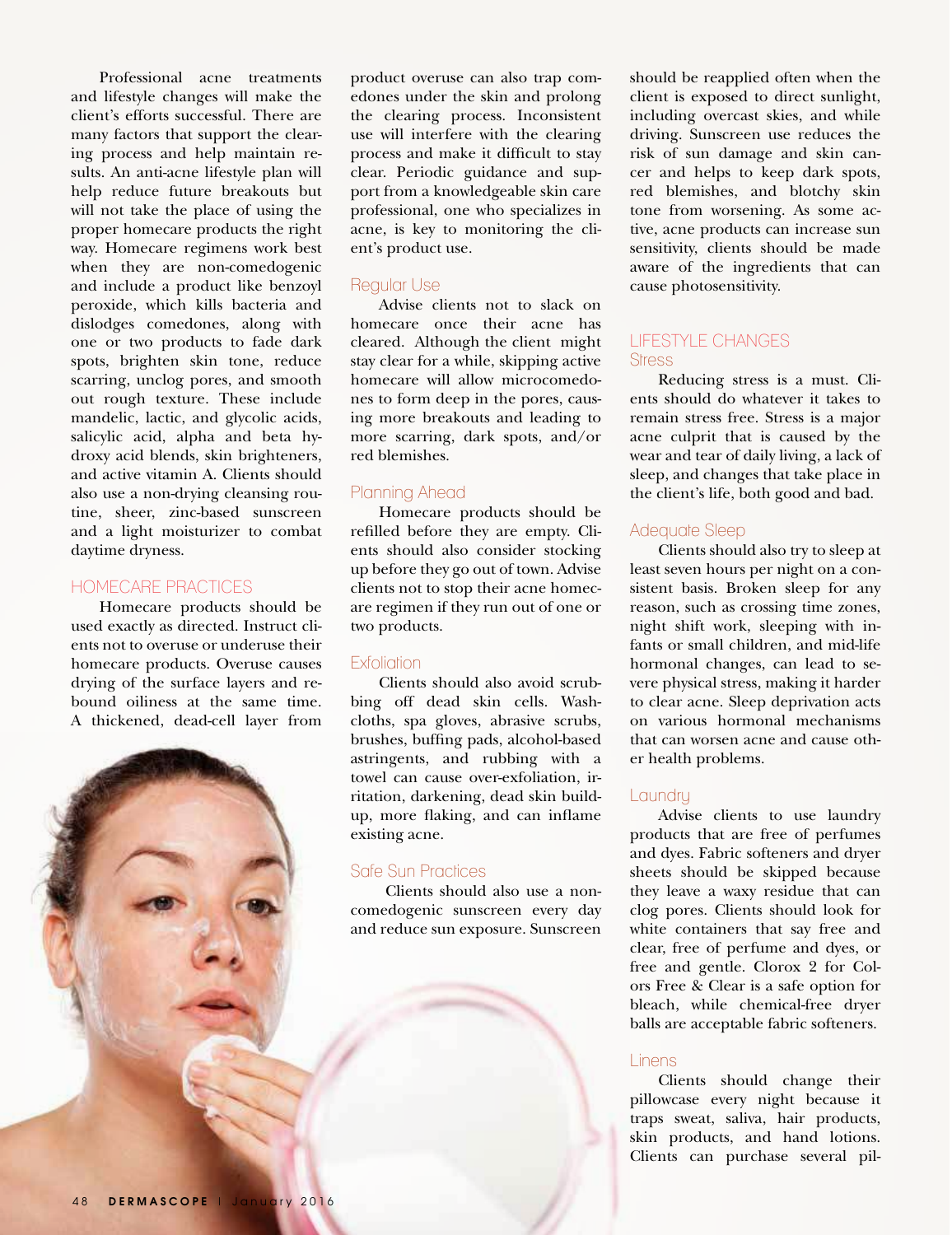

lowcases and choose white if they are using acne products containing benzoyl peroxide.

When it comes to new linens, clients should wash new clothing, bedding, and towels a couple of times in fragrance-free detergent (no softener) to remove the pesticides, fungicides, and formaldehyde applied to fabrics before being shipped from overseas.

#### Swimming

Swimming pools and hot tubs contain disinfectants, like chlorine and iodide, that can aggravate an acne client's skin. As a result, clients should shower as soon as they get out of the pool. Daily swimmers may have to apply an anhydrous petrolatum-based ointment to protect their skin, as the molecule in petrolatum is too big to penetrate and clog pores.

Clients should be advised not to use water softeners if they contain potassium chloride.

#### Skin Picking

Remind clients to stop picking and tampering with their skin. This slows the healing process, invites secondary infection, and pushes pimples deeper into the follicle, causes scarring and turning tiny bumps into

huge colored blemishes that take long periods of time to heal and fade away.

#### DIETARY REVISIONS iodine

Dairy products, processed foods, take-out meals, frozen dinners, fast food, canned food, soft drinks, salty snacks, seaweed snacks, salted sunflower seeds, salted nuts, canned, packaged, and restaurant soups, ramen noodles, tomato juice, V-8, seasoned salt, iodized salt, salty condiments, processed and deli meats, and condiments containing kelp, MSG, and/or iodized salt should be avoided by clients.

Furthermore, clients should stop using iodized table salt and seasoned salt, which contain iodine. Sea salt or kosher salt is a better option. Clients can also choose to make their own seasoned salt with a blend of iodine-free sea salt, Mrs. Dash, garlic powder, onion powder, black pepper, paprika, cayenne pepper, and herbs.

## **Educational Library AIA** International



**Aesthetics International Association has a variety of books and DVDs in our library that can be a resource in your professional archive. Here is a featured book that is on special this month.**

#### *Milady's Aesthetician Series: Aging Skin* **by Susanne Schmaling, L.M.E.**

Milady's Aesthetician Series: Aging Skin delves into one of the most popular areas of client concern. This practical guide offers advice on a range of topics, including the science and treatment of aging skin and how to address the lifestyle factors that affect it. This book also includes case studies that provide clear and simple guidelines for creating an effective treatment plan for clients that aim to reduce both the effects of aging through aesthetic treatments, as well as through appropriate homecare.



For a complete listing of resources, visit www.aiaprofessional.com or call 877-968-7539.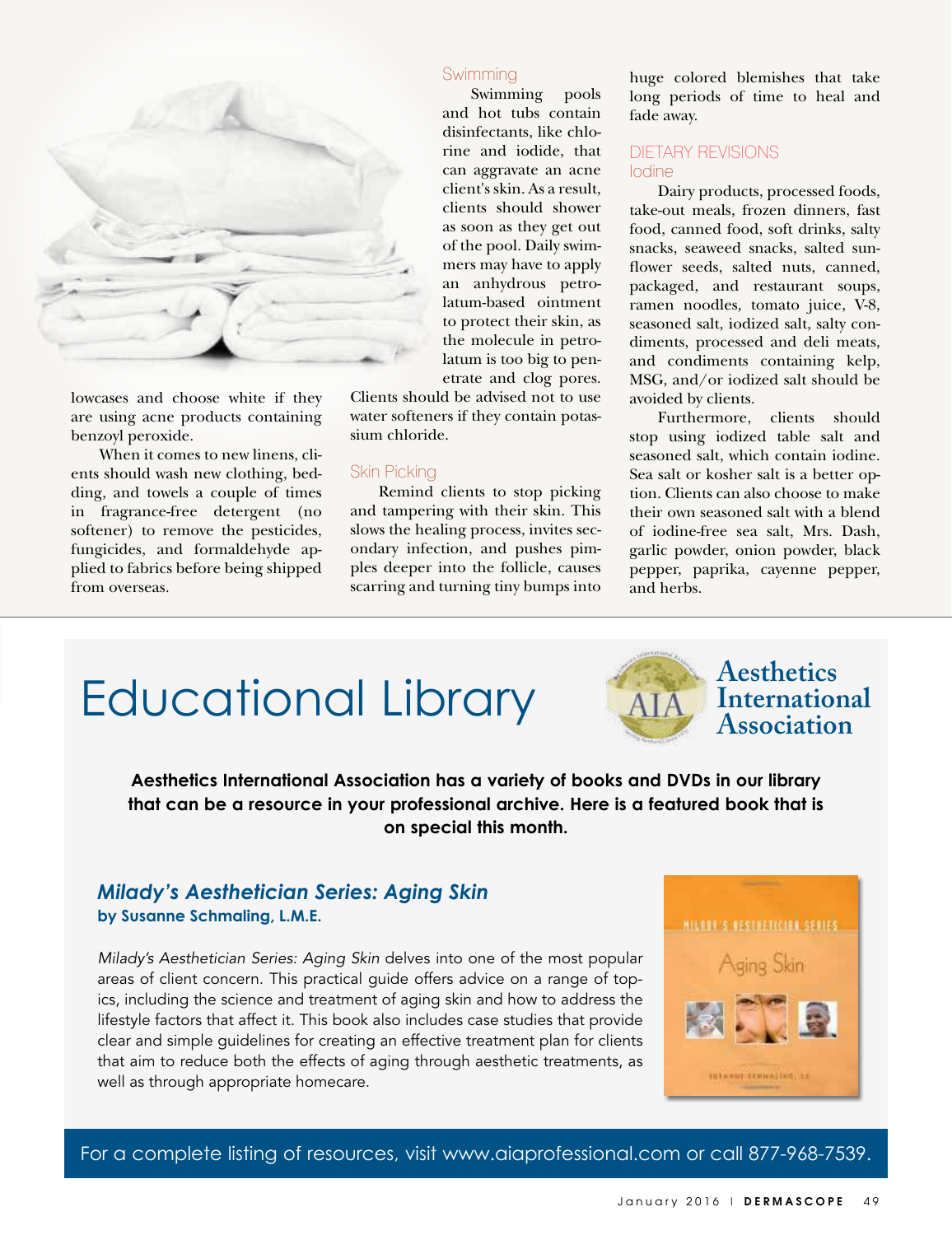#### **Dairy**

 Cheese, milk, ice cream, sour cream, Greek yogurt, and dairy-rich coffee drinks cause breakouts. Dairy is linked to acne, allergies, eczema, psoriasis, weight gain, digestive problems, water retention, high blood pressure, bloating, puffy eyes, and many other health problems. Try different brands of vegan cheeses, Daiya Cheese products, almond milk, coconut milk, and rice milk.

#### **Water**

Clients should drink more water to keep the skin from getting dry and irritated from active products.

#### Androgenic Hormones

Food containing androgenic hormones, like peanuts, peanut oil, peanut butter, and wheat germ, should be avoided. Many Chinese, Thai, and other Asian restaurants, Chick Fil-A, and Five Guys Burgers cook with peanut oil. Clients can still enjoy other nuts, as long as they are unsalted. Clients can try low-sodium almond butter, cashew butter, and other nut butters.

#### Refined Carbohydrates

Fruit juice and refined carbohydrate intake should be reduced, especially white rice, sugar, highfructose corn syrup, bread, and sweets. This reduction is especially imperative if the acne is inflamed and if the client is diabetic or has polycystic ovary syndrome, has been told he/she is pre-diabetic or has insulin resistance, is overweight, or has a family history of diabetes.

#### ORAL MEDICATION AND DRUGS **Supplements**

Supplements known to trigger acne, especially biotin, maca root, conjugated linoleic acid, seaweed, kelp, blue green algae, spirulina, chlorella, iodine, didehydroepiandrosterone, and whey protein powders, should be avoided.

#### **Medications**

Some medications can cause acne, including, but not limited to, lithium, hormones and birth con-

### An anti-acne lifestyle plan will help reduce future breakouts but will not take the place of using the An anti-acne lifestyle plan will help reduce future<br>breakouts but will not take the place of using the<br>proper homecare products the right way.

trol pills, devices and shots, systemic steroids, performance-enhancing steroids, topical prescription steroids, anti-rejection medications, testosterone and its precursors, and anti-convulsive drugs. Cold and flu medications with bromide can also aggravate acne.

Female clients can consult their doctor about birth control. Hormones have been linked to acne breakouts and hyperpigmentation; some birth control is safer for acne than others. Low-estrogen birth control pills should be avoided. Clients should also be made aware that there are no acne-safe birth control devices or shots.

#### reDUCiNg SKiN CoNtACt **Fragrance**

Fragrance, which can trigger acne and rashes on the face and body and cause sun sensitivity, dark blemishes and dark staining on sunexposed skin, should be avoided. Clients can check skin care and hair and body products for fragrance, and stay away from scented aftershave, aromatherapy products, perfumed detergents, soaps, lotions, and fabric softeners.

#### Rubbing Objects

Pressure, friction, and occlusion can result in deep acne, tons of whiteheads, and chronic dark or red blemishes. This rubbing includes leaning on the hands, sleeping on a hand or arm, and wearing tight scarves, hats, caps, visors, and headbands and moving them up and down on the forehead. Instruct clients to pay attention to ill-fitting glasses, football helmets, bra straps and bands, leaning and putting more pressure on one side of the butt while sitting, and heavy shoulder bags and backpacks.

#### Phones

Do not lean on the phone. Pressure and friction irritate pores and cause inflammation by pushing acne deeper into the follicle. Advise clients to clean their phone often to remove makeup and hair and skin product residue left behind.

#### Workout Attire and Sports Gear

Occlusive workout and sports gear, like helmets, chin straps, shoulder pads, synthetic fabrics, and tight garments, can aggravate acne by rubbing, irritating the follicles, and not allowing the skin to breathe. Clients should wear loose-fitting cotton when possible, even under pads, latex, spandex, and uniforms. Advise clients to shower after games and workouts with sulfur soap, salicylic acid cleanser, or benzoyl peroxide wash.

#### **Toothpaste**

Toothpaste ingredients, such as sodium lauryl sulfate, fluoride,